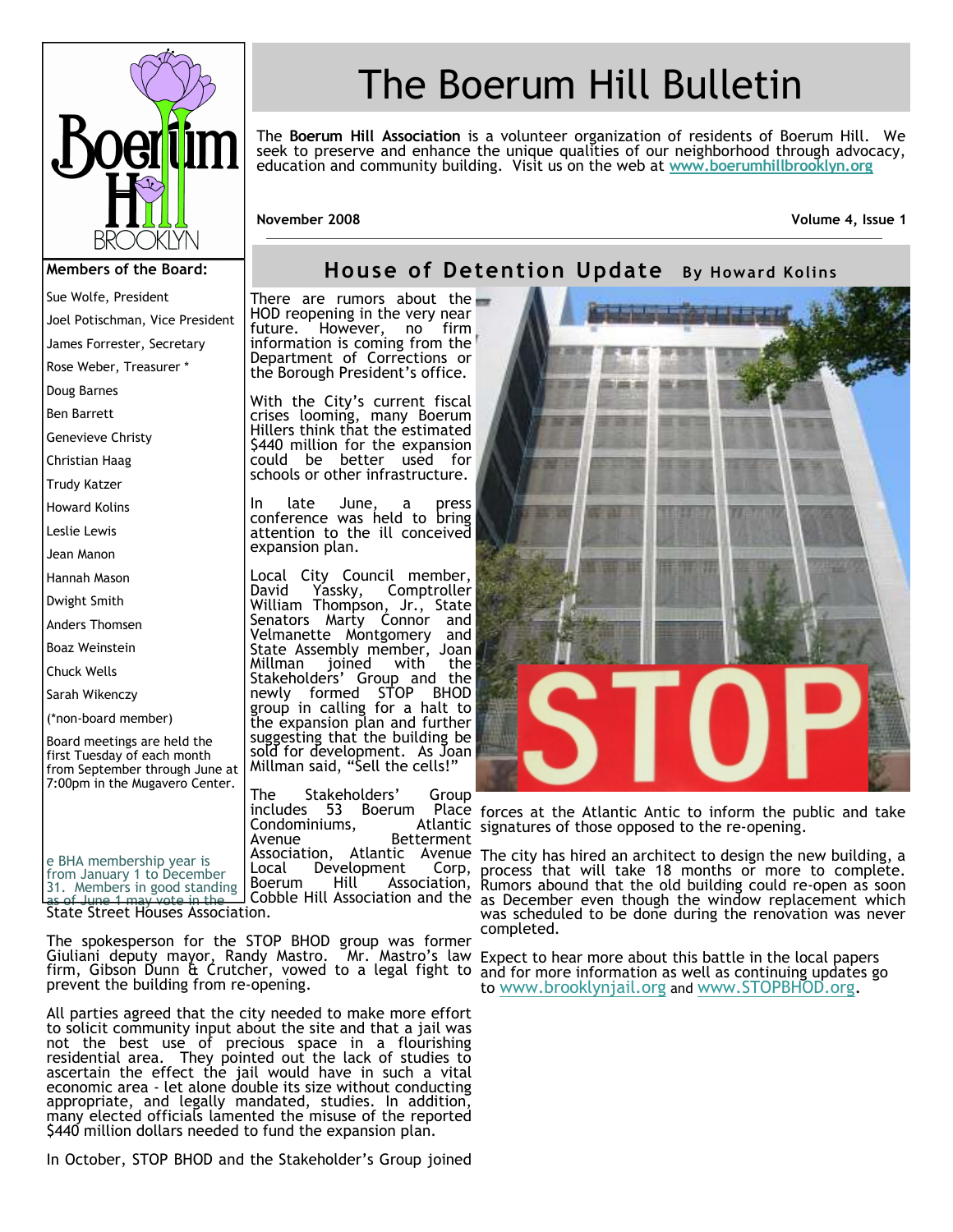## **President's Message** by Sue Wolfe

#### Dear Neighbors,

In our previous BHA Newsletter I wrote to you about the formation of Friends of Douglass/Greene Park, Inc. Our mission is to work with the surrounding communities and organizations to revitalize Thomas Greene Park and to support ecological, recreational, educational and economic uses that increase the park's attractiveness as a destination while respecting the character of the surrounding areas. We have made progress since then:

- We received awards for the park renovation totaling \$900,000 from Borough President Markowitz and Councilmen David Yassky and Bill deBlasio - It's a start!
- We held a "Sunset Swim" event for the opening of the DD Pool in June.
- We held a "Listening Session" facilitated by the Parks Dept. last month - to hear what the neighborhood kids

and adults want in this park.

- We organized a "Skate Day" event in the park on Sunday, October 19th.
- We increased our proactive board to 13 very active members!

To keep the momentum going, we will be writing grants to bring event more exciting events to the park. If you have interest in this revitalized park - please contact us! Please check out our website:

www.friendsofdouglassgreenepark.org

*Sue Wolfe* 

#### **Happy Holidays from the Times Square Post Office by Howard Kolins**

Boerum Hill resident, Wanda Fleck, continues to be our liaison with the Times Plaza Post Office. Numerous complaints deal almost unanimously with long lines and slow service. Wanda recently met with the new manager, Ms. Pasley, who said, "Customer satisfaction is my No. 1 priority."

During the upcoming holiday season there will be staff members in the lobby, helping customers and speeding things up. Stamps can be ordered through the website: www.usps.com. Mail early.

If a clerk is slow, chats at a window while customers wait, disappears for a long period, or delivers poor service, please note the clerk's ID (which s/he are required to wear) as well as the date and time of the problem. Send an e-mail to Wanda, wflecknaf@aol.com, who will follow up. Please report any other post office-related problems so they can be taken up promptly. If you receive exceptionally good service --let her know as well! Ms. Pasley will be happy to hear it.

### **Support Your Police Department by Leslie Lewis**

We all know that crime is down over the levels we experi-Call the 84th Precinct Community Affairs office, 718-875 crease their efficiency. How can you help.

The NYPD has a training program in place called the Block *Board Member Leslie Lewis is the Criminal Justice Liaison in*  Watcher Program. Each police Precinct can train neighborhood people to become Block Watchers who are given numbered ID cards. When calling 911 the Block Watcher gives the operator their Block Watcher number which identifies the Precinct they live in. This 911 call is instantly legitimized because it is initiated by this trained person.

This program aids the NYPD in creating a more efficient deployment of police officers. Once, about 50% of all 911 calls were unfounded. (Unfounded means that no crime is evident when the police arrive). Police response to unfounded calls often took manpower away from locations where police were actually needed.

enced a decade ago. Did you know the NYPD force at one 6850, to sign up for a training program to become a Block time was 42,000 officers, but that now the NYPD force is ap-Watcher. It takes very little of your time. When you look out proximately 34,000? The NYPD continues to seek ways to in-your window and see and report a crime in progress, you can make a big difference.

> *the Brooklyn Borough President's Office. He invites you to meet your local Police officials at the 84th Precinct Community Council meeting. The Community Council meets the third Tuesday of every month, September through May, in different locations. Look for flyers in the neighborhood or posted on* www.boerumhillbrooklyn.org *and*  **www.boerumhill@yahoogroups.com**

**Boerum Hill Association Annual Pot Luck Holiday Party December 6th at 6:00 PM BELARUSAN CHURCH At the corner of Atlantic Ave. and Bond St.**

Bring a ready to serve dish; no heating required

Add to the amazing buffet of appetizers, salads, main dishes (pre-carved meats and vegetarian), desserts and beverages.

**RSVP to Howard Kolins, hkolins@aol.com or 718-625-4073** 

**Everyone is Invited!**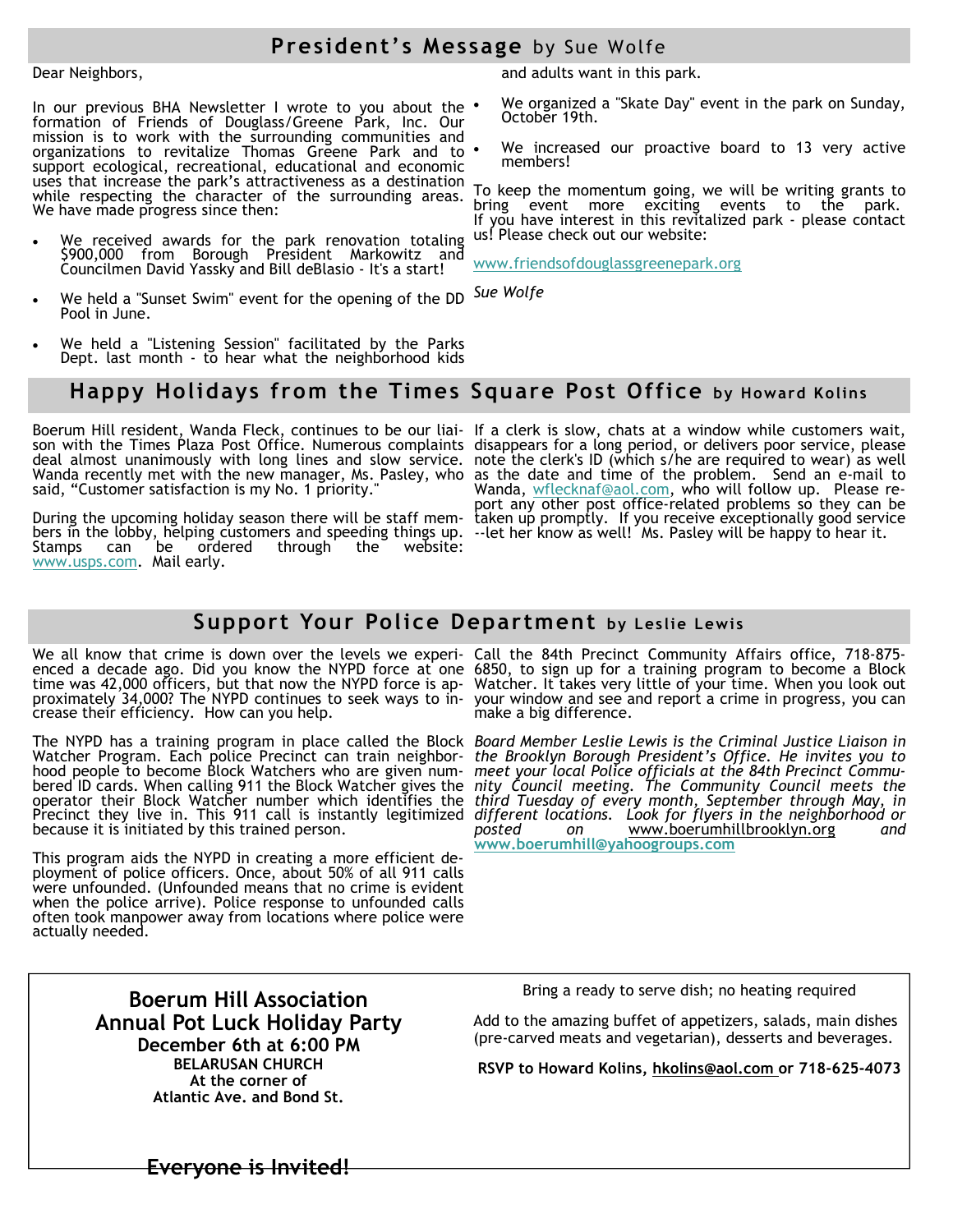# **The MTA Offers 166 Smith Street For Sale by Dwight Smith**

The hideously blank MTA bunker on Smith Street has been the development project. Such process would require a reput up for sale. Residents on Wyckoff Street and other view of the development's drawings by the Boerum Hill Asso-Boerum Hillers would like to see tangible improvements to this blank corner on our vibrant thoroughfare.

The **Wyckoff St. Community Action Committee** (the "WCAC") recently submitted petitions with over 200 signatures oppos- The WCAC requests that the MTA provide the Boerum Hill ing any vertical growth at the property. The WCAC strongly opposes any development height that is higher than the building's current height which conforms to the traditional enter into a Contract of Sale for the Property. three story buildings that are typical of the properties along Smith Street. The WCAC is committed to preserving the street's low-rise, village-like density.

Further , the WCAC opposes any national fast food chain as a corner and all of Smith Street. tenant at the property. These businesses produce foot traffic, odors and signage that are undesirable.

The WCAC requests that the MTA put in place a site disposition process that requires an external aesthetics review of

ciation prior to closing, including but not limited to site configuration, materials to be used and the placement of windows, doors and terraces.

Association with the name, contact information and proposal of the purchaser/developer when the MTA and the purchaser

Unfortunately, to date the MTA has only said it will follow the proper procedures regarding the sale of the building. All residents of Boerum Hill have a continuing interest in this

#### **Boerum Hill History by Erik Fortmeyer Fighting Fred Figge and His Pork Store**

Diagonally opposite the New St. Clair Restaurant today, you will see the pink granite clad corner of the 1950s era House "Wholesale & Retail Provision

| Visit us on the Web<br>www.boerumhillbrooklyn.org            | Dealer Fred Figge, Atlantic Av.<br>& Smith St." The building ran<br>75 feet on Atlantic Avenue and<br>80 feet on Smith Street.                                     |
|--------------------------------------------------------------|--------------------------------------------------------------------------------------------------------------------------------------------------------------------|
| Constantly updated with<br>news,                             | J.H. Eden was a successful<br>pork dealer in the Lower East                                                                                                        |
| stories and blog posts on                                    | Side<br>of Manhattan who<br>had<br>taken a young German named                                                                                                      |
| Boerum Hill, Atlantic Yards,                                 | Frederick Figge under his wing<br>by<br>1860.<br>Their<br>business                                                                                                 |
| And the House of Detention.                                  | thrived and they decided to<br>open a large new packing facil-                                                                                                     |
| See our calendar of                                          | ity in Brooklyn after the Civil<br>War, as Manhattan was too                                                                                                       |
| neighborhood events                                          | densely populated by then.<br>A<br>site was chosen on the north-                                                                                                   |
| and submit your own                                          | west corner of Atlantic<br>and<br>Smith where several ramshack-                                                                                                    |
|                                                              | le buildings were marked for<br>demolition, including an<br>old                                                                                                    |
| <b>Important Contact Numbers</b>                             | saloon known as Captain Joe<br>Murphy's "Old Canteen".                                                                                                             |
| 84th Police Precinct,<br>Community Affairs: 718-875-<br>6850 | Electric lights and steam eleva-<br>tors combined with cast iron<br>beams were creating new de-                                                                    |
| City Council Member,<br>David Yassky 718-875-5200            | sign possibilities in the 1870s.<br>This new packing house build-<br>ing would be seven stories in                                                                 |
| State Senator, Velmanette<br>Montgomery, 718-643-6140        | total, but three of them would<br>be underground! The<br>hogs<br>New<br>from a<br>Jersey<br>came                                                                   |
| Assemblywoman, Joan Mill-<br>man, 718-246-4889               | slaughterhouse, but the car-<br>casses were to be dressed in<br>the icehouse refrigerated low-                                                                     |
| Congressman Ed Towns,<br>718-855-8018                        | est floor.<br>The floor above<br>would be the sales and ship-<br>ping rooms and the next for<br>administrative<br>general<br>use.<br>The ground floor would be the |

of Detention. Back in 1920 when the original St. Clair ries would contain the five smokehouses that would be the opened, you would have seen large lettering spelling out scourge of the neighborhood air and sewers for years. Within & Smith St." The building ran rendering pork fat caused the Figges to move their smoke-75 feet on Atlantic Avenue and houses to points further east. public store with the three floors above on Atlantic Avenue rented as apartments. The top three Smith Street side stoa few years of opening in 1875, a fatal case of trichinosis and the accumulated neighborhood bad will from the stink of

> J.H. Eden was a successful brother Charles. Their success may have worn on the neighpork dealer in the Lower East bors, though, as several stories made the papers that reflect-Side of Manhattan who had ed poorly on the two. They later went into Long Island real thrived and they decided to for the current jail. But for ten long years, a version of Upopen a large new packing facil- ton Sinclair's *The Jungle* thrived in the heart of Boerum Hill. The business, however, was very profitable for Fred and his estate development, but the pork packing and store would continue operations until about 1930 when the building became a restaurant. The block would be demolished in 1950

> > **84th Police Community Council Meeting**

**Tuesday, November 18th in Dumbo** 

**Power House Books, 37 Main Street** 

**(between Front and Water Streets)** 

**Meet your Police Captain** 

*A special thank you to State Assemblywoman Joan Millman for her support and guidance, and to the State of New York for the financial support that made this newsletter possible.* 

**Printed by** *S an dbo x***, 141 Smith Street**